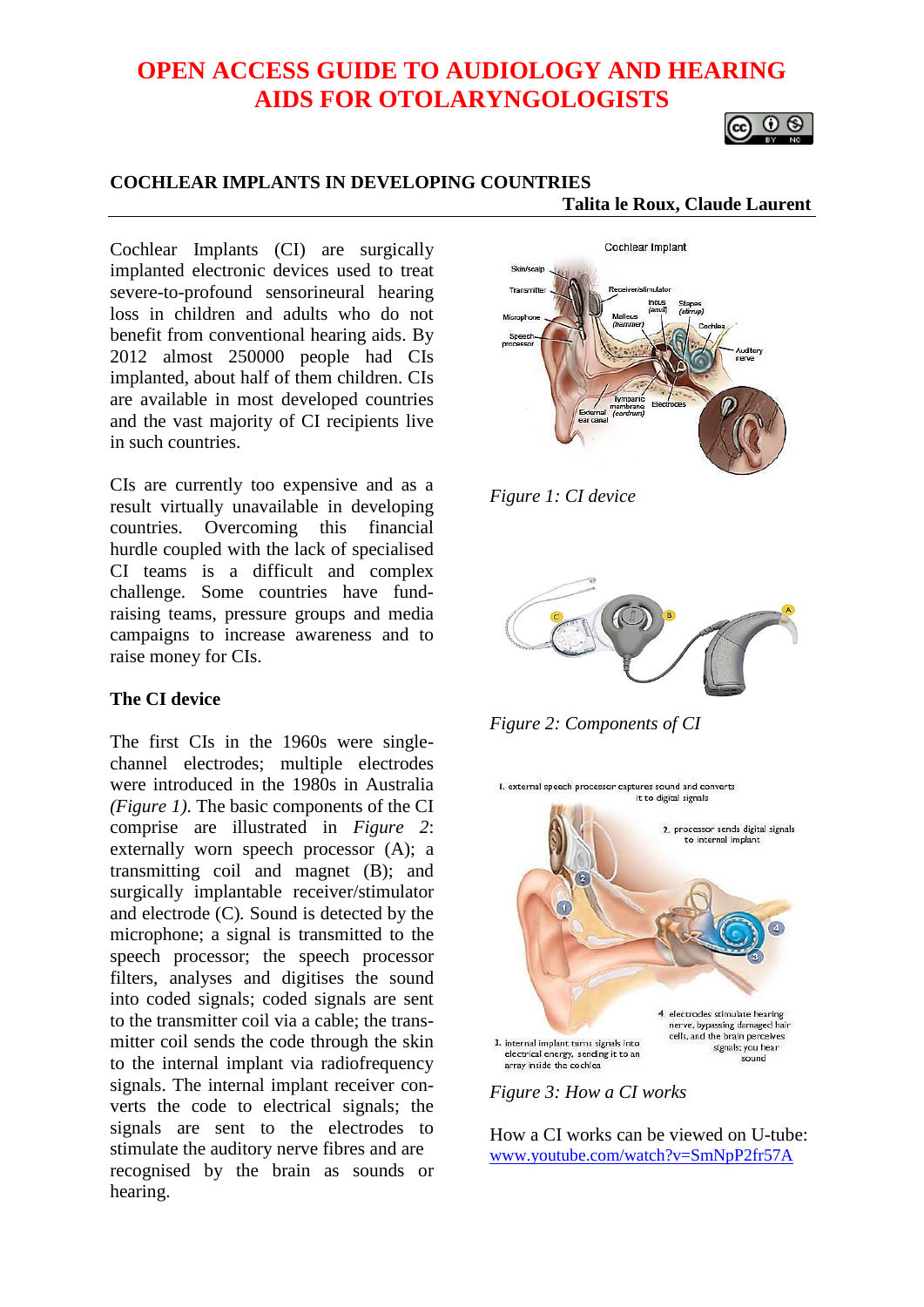#### **Acoustic** *vs.* **electrical hearing**

Sound stimuli normally produce patterns of electrical excitation along the nervous system pathways. When electrically stimulated, the auditory nerve generates an action potential or a "spike" which is transmitted to the auditory cortex of the brain. In severe-to-profound sensorineural hearing loss the hair cells are nonfunctional and the auditory system is unable to generate spikes along the auditory nerve in response to sound. The electrode of the CI is positioned in the *scala tympani* close to the spiral ganglion of the auditory nerve. CIs directly stimulate the auditory nerve electrically and bypass the middle ear and the part of the inner ear where the *Organ of Corti* is located. The brain cannot distinguish between spikes generated by hair cells or a CI and interprets it as sound. In a normal functioning cochlea, different regions of the [basilar membrane](http://en.wikipedia.org/wiki/Basilar_membrane) in the *[Organ of Corti](http://en.wikipedia.org/wiki/Organ_of_Corti)* vibrate at different sinusoidal frequencies due to variations in thickness and width along the length of the membrane. The cell bodies of the cochlear nerve (spiral ganglion) that transmit information from different regions of the basilar membrane therefore encode frequency tonotopically. This principle of tonotopy is also applicable in electrical hearing.

# **CI** *vs***. hearing aids**

CIs are very different to hearing aids for the reasons outlined below.

*Hearing aids amplify sound so it may be detected by the inner ear* in the presence of a damaged middle and/or inner ear; *CIs bypass the inner ear* and directly stimulate the auditory nerve.

*Hearing with a CI is different from normal hearing and takes time to learn and accept*. However, a CI almost always allows a person to recognize warning signals, understand other environmental sounds, and to improve lip-reading capacity. With time and intensive training a patient can enjoy a face-to-face or even a telephone conversation.

*The quality of sound perceived with a CI is different from natural acoustic hearing*; less sound information is received and processed by the brain. Expectations to regain normal hearing should be downplayed at pre-operative counselling and post-implant training. Newer devices and processing strategies however enable CI recipients to hear better in noise, permit conversation over cellphones, to learn foreign languages and enjoy a variety of music.

#### **Selection criteria for CIs**

Numerous factors have to be considered relating to CI candidacy *inter alia* degree of hearing loss, benefit from hearing aids, duration of deafness, modes of communication, brain plasticity, radiological and medical issues, parental commitment, educational support and financial resources.

Every effort must be made to ensure optimal utilisation of CIs and to avoid nonusage  $\frac{1}{1}$ . Only patients with a realistic probability of being successfully rehabilitated should be implanted so that resources are not squandered. Patients must be accessible and audiological facilities and appropriate educational facilities (for children) must be available. As a general rule a CI should not be implanted unless there is a lifetime maintenance guarantee of the CI, and of sociological and educational support.

*Table 1* summarises typical referral criteria for cochlear implantation for children and adults. *The younger the infant at the time*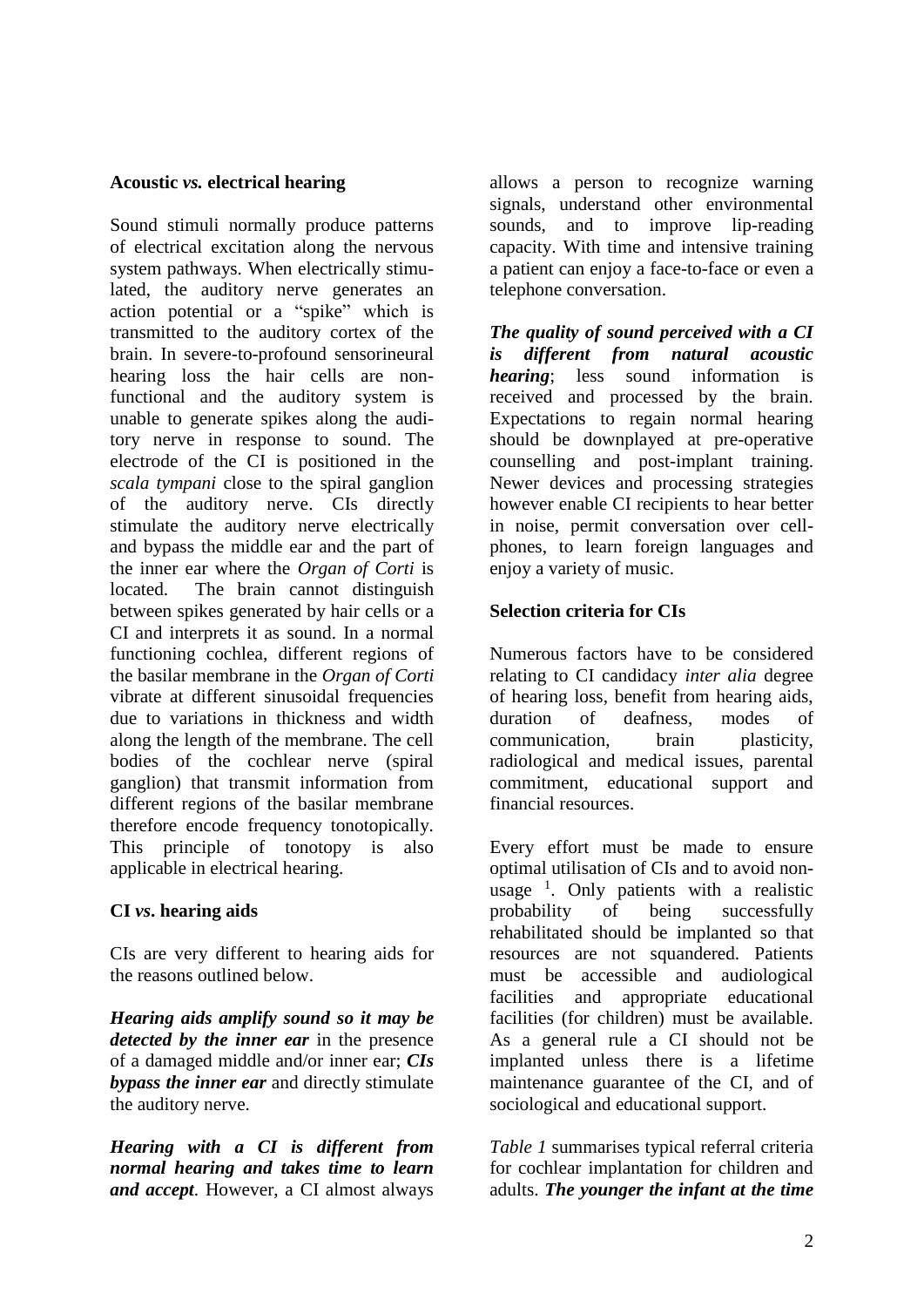*of diagnosis and cochlear implantation, the better the outcome*. CIs may be used in prelingually deaf children of  $\langle$ 3yrs (preferably younger) or in children with progressive hearing loss causing postlingual deafness.

| <b>Children</b>              | <b>Adults</b>                         |
|------------------------------|---------------------------------------|
| Bilateral severe-to-profound | Bilateral severe-to-                  |
| or moderate-to-profound      | profound or moderate-to-              |
| SNHL                         | profound SNHL                         |
| No minimum age               | No upper age limit                    |
| Restricted/no useful benefit | Restricted/no useful benefit          |
| from hearing aids:           | from hearing aids:                    |
| Birth - 2yrs: restricted     | $<$ 50% open-set sentence             |
| access to speech sounds      | discrimination scores in ear          |
| with hearing aids            | to be implanted                       |
| 2-5yrs: failure to develop   |                                       |
| acceptable level of          | Pre- or post-linguistic               |
| auditory skills (e.g.        | hearing loss with oral/aural          |
| speech, language delay)      | communication skills                  |
| $>5$ yrs: < 50% open-set     |                                       |
| sentence discrimination      | Desire to be part of hearing<br>world |

*Table 1: Referral criteria for cochlear implantation for children and adults <sup>1</sup>*

Sensitive periods for neural development exist during the  $1<sup>st</sup>$  3yrs of life and are critical for the establishment of auditory mechanisms including understanding speech and language. There are also critical periods for developing brain plasticity. The period of optimal brain plasticity is up to 3½-5yrs of age. From 3.6-7yrs some plasticity still persists; after 7yrs there is very little plasticity and recruitment is often irreversible  $2$ . Early auditory deprivation can lead to reallocation of perceptual resources in the auditory cortex. However electrical stimulation by a CI can result in neural survival and development of the central auditory system <sup>3</sup>.

Age at implantation is a prognostic variable for *congenitally deaf children*; the earliest implantation is associated with the most normal developmental patterns of auditory and communication skills for congenitally and prelingually deaf children. The following prerequisites for candidacy for CI should be taken into consideration with older congenitally deaf children and adolescents:

- Early auditory experience (early diagnosis and hearing aid fitting)
- Consistent hearing aid use (all waking hours)
- Spoken language as mode of communication

# **CI surgery**

The CI is ideally done in an anatomically normal ear so as to simplify the mastoidectomy and middle ear surgery. Surgery is done under general anaesthesia. A 5-7cm incision is made behind and above the ear, and a subperiosteal pocket is created under the temporalis muscle. A depression is drilled in the skull to house the receiver so that it does not move around. A partial mastoidectomy and posterior tympanotomy are done, creating an opening between the  $3<sup>rd</sup>$  segment of the facial nerve and *chorda tympani* nerve. The round window niche with its membrane facing the *scala tympani* is exposed. The CI electrode is passed through the posterior tympanotomy and inserted through an incision made in the round window membrane or through a separate opening drilled into the cochlea (cochleostomy) just inferior and anterior to the round window niche; full insertion of the electrode is preferred. The round window niche is sealed with connective tissue or muscle to reduce the risk of meningitis. Antibiotics are given perioperatively. Patients leave hospital on the  $1<sup>st</sup>$  or  $2<sup>nd</sup>$  day, but may also be implanted as day-case surgery (M. Bunne, Oslo, Norway - personal communication).

# **Device programming (MAPping)**

The goal of programming is to adjust the device so that it can effectively convert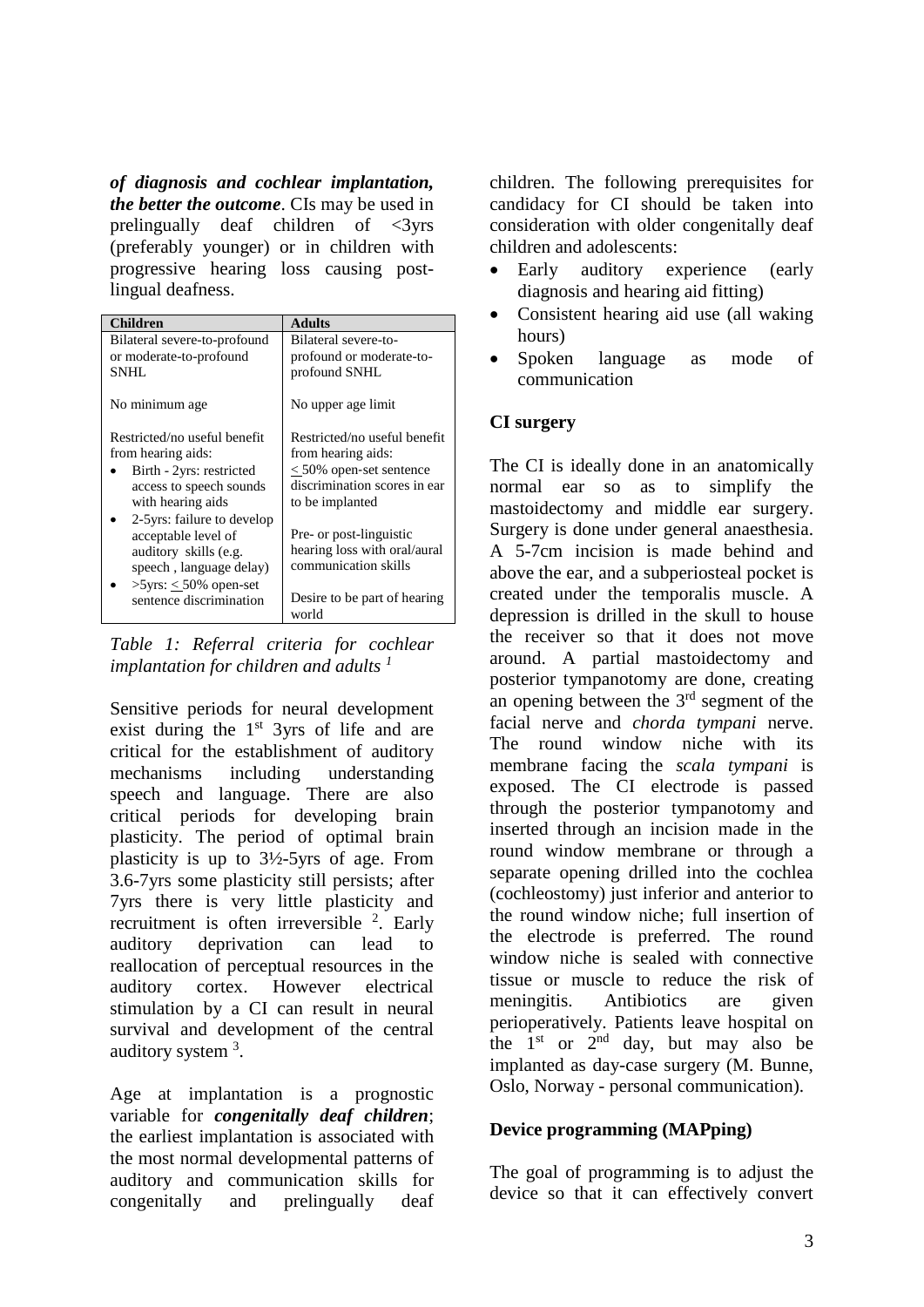acoustic input into a usable electrical dynamic range for each electrode which is stimulated.

The audiologist who does the programming/MAPping is responsible for maintenance and programming of the CI, including initial stimulation and regular followup programming sessions. The audiologist obtains 2 psychophysical measures *i.e.* elec-trical thresholds (T-levels) and comfort levels (C-levels), to create a program (MAP).

An appropriate encoding strategy as well as a stimulation mode should be selected for each patient. Encoding strategy is the means by which an implant translates the incoming acoustic signal into patterns of electrical pulses which in turn stimulate the auditory nerve fibres. Stimulation mode refers to the flow of electric current, that is, the location of the indifferent (reference) electrode relative to the active (stimulated) electrode. A combination of objective and behavioural programming techniques are utilised to establish an appropriate MAP for each CI recipient.

#### **Bilateral CIs**

In the developed world, children and growing number of post-lingual deaf adult patients are commonly implanted. Implanting bilateral CIs means that 2 separate internal and external hardware systems are implanted either concurrently or sequentially. The speech processors do not communicate with one another and programming MAPs are done independently for each processor.

Advantages of bilateral CIs include:

- Improved sound localisation
- Improved speech understanding in quiet conditions as well as with background noise
- Both auditory pathways are stimulated

which ensures that the better performing ear has been implanted (since it is difficult to determine pre-operatively which ear will perform better with a CI)

- The 2<sup>nd</sup> CI acts as a reserve should one of the implants fail
- Ensures binaural hearing and thus assists in a young child's development of central auditory processing skills

The ideal bilateral adult CI candidate has post-lingual hearing loss and a relatively short duration of profound hearing loss (<15yrs) as he/she has had the benefit of maximum binaural cortical development. Consistent and continued use of bilateral acoustic amplification prior to implantation is critical.

Older children benefit from bilateral CIs, but to a lesser degree than younger children. There is a critical time period for binaural auditory development in children. In children  $<$  8yrs of age at the time of CI, the "gap" in speech perception between the 1<sup>st</sup> and 2<sup>nd</sup> ear is closed within the first 6-12 months following the  $2<sup>nd</sup>$  CI<sup>4</sup>. For children between the ages of 8-13yrs at the time of CI the "gap" in speech perception remains unchanged 2-3yrs after the  $2<sup>nd</sup>$  CI.

# **CIs in Developing Countries**

Even though the majority of deaf people live in the developing world, the availability of CIs is limited, mainly due to the high costs of the CI (30.000 - 40.000 USD), surgery and post-implantation support, but also due to the lack of specialised otolaryngology and audiology services.

The selection criteria for CIs need to be far more stringent and differ in some respects from that in developed countries due to the paucity of specialised otolaryngology and audiology services and financial constraints.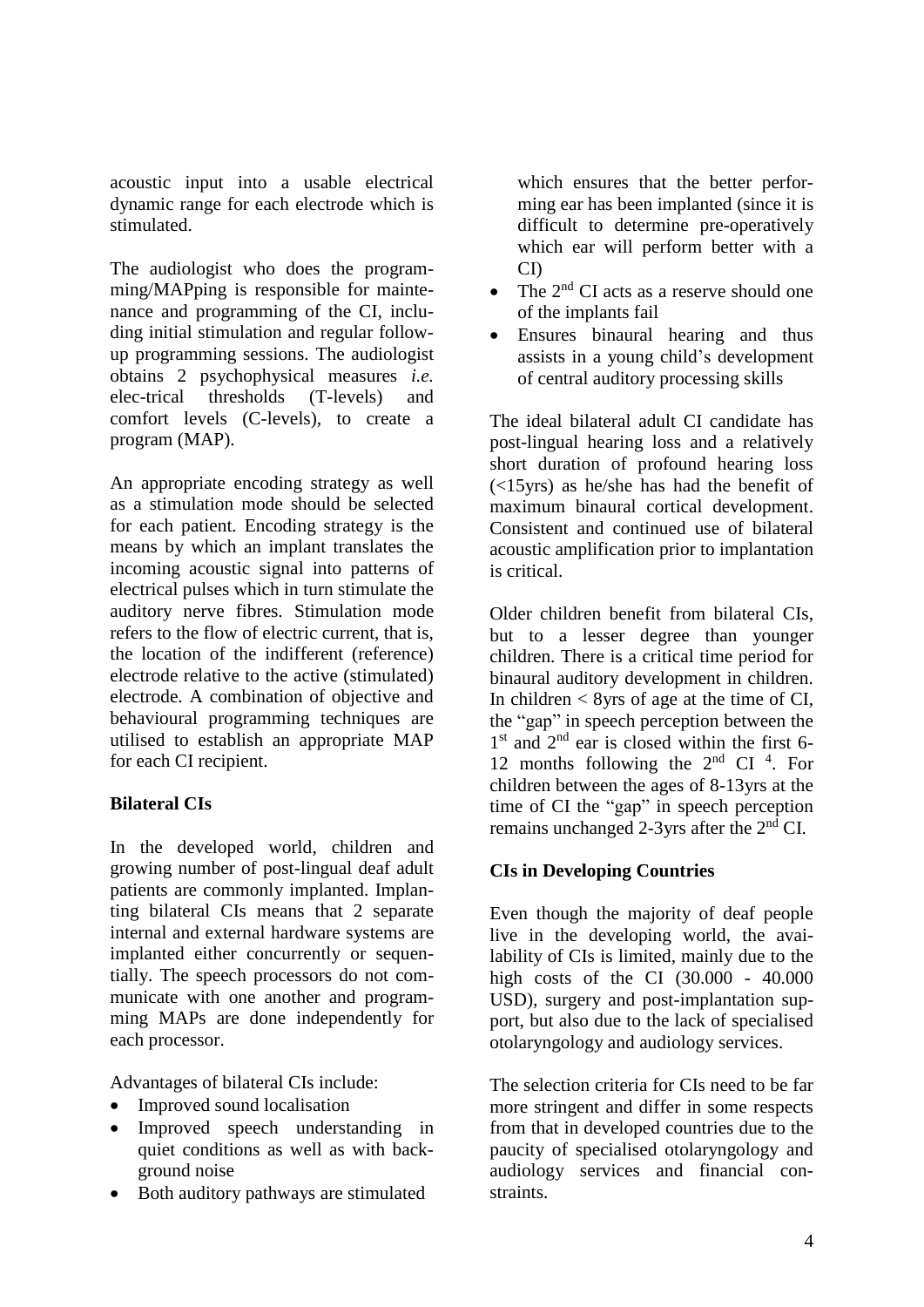#### **Establishing a CI Programme in a Developing Country**

Audiologists are key members of a unit starting to do CIs in a developing country. Limited audiological service and insufficient rehabilitative resources are therefore the greatest challenges. Audiologists (or specially trained hearing health providers) should be well versed with assessing hearing in young children as well as in severely hearing impaired adults. Detailed knowledge of anatomy, physiology, electrical stimulation, CI technology and rehabilitation is required, and the audiologist must be educated and be familiar with the specific CI system to be used. Intensive, hands-on training with regard to programming software, intra-operative monitoring, programming (MAPping) and trouble-shooting are essential.

An ear surgeon with knowledge of audiology has to be part of the CI team from the beginning. He/she should be familiar with middle ear and mastoid surgery; surgery for CI in itself is not very complicated and in most instances is performed on ears with normal gross anatomy. Multiple CI courses for surgeons are available worldwide<sup>5</sup>.

The major CI brands are the predominantly used in the developing world, mainly because of their extensive experience and the support and services that the providers offer. There is an ongoing debate as to whether a more affordable CI would be more appropriate for low-income countries as it might be of lower quality and not as reliable. However, the prices of devices and accessories will have to be reduced to make CIs accessible to patients in the developing world.

#### **Conclusions**

CIs have been a major advance in the

treatment of deafness. Despite the remarkable outcomes of CIs in adult and paediatric patients, its availability as well as the required specialised services remain required specialised services remain limited in the developing world.

#### **References**

- 1. Muller AMU, Wagenfeld DJH. Cochlear Implants in South Africa. *ENT News*, 2003;12(2):57-62
- 2. Sharma A, Dorman MF, Spahr AJ. A sensitive period for the development of the central auditory system in children with cochlear implants: Implications for age of implantation. *Ear Hear* 2002;23(6):532-9
- 3. Muller AMU, Wagenfeld DJH. Paediatric cochlear implantation. CME: *SA Journal of CPD: Community ENT*, 2003;21(11):628-32
- 4. Peters BR, Litovsky R, Parkinson A, Lake J. Importance of age and postimplantation experience in speech perception measures in children with sequential bilateral cochlear implants. *J Otol Neurotol* 2007;28(5):649-57
- 5. [http://www.entandaudiologynews.com/](http://www.entandaudiologynews.com/diary/) [diary/](http://www.entandaudiologynews.com/diary/)

#### **Author**

Talita le Roux Lecturer in Audiology Audiologist: UP Cochlear Implant Unit Department of Communication Pathology University of Pretoria South Africa [talita.leroux@up.ac.za](mailto:talita.leroux@up.ac.za)

#### **Author and Editor**

Claude Laurent, MD, PhD Professor in ENT ENT Unit, Department of Clinical Science University of Umeå Umeå, Sweden [claude.laurent@ent.umu.se](mailto:claude.laurent@ent.umu.se)